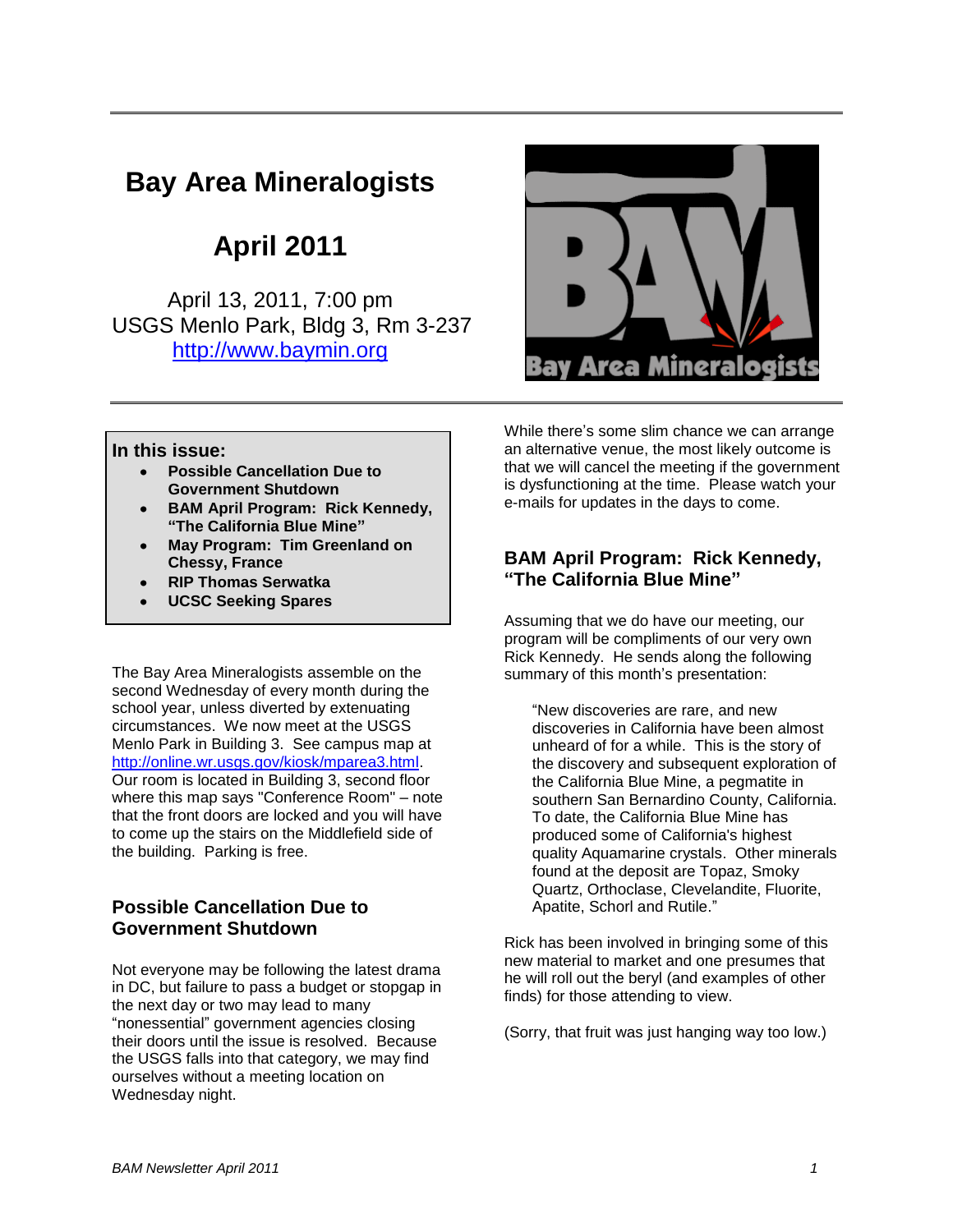

*Etched aquamarine, California Blue Mine, ~7cm. Photo Elizabeth Schmidt.*



*Topaz, California Blue Mine, ~4cm. Photo Mark Mauthner*

## **May Program: Tim Greenland on Chessy, France**

We have the luxury of our next month's program also being lined up. For May, Tim Greenland will be speaking on the geology, history and current status of mineral collecting in Chessy, France, with personal experiences and views.

Timothy Greenland is originally from the Welsh borders of England. Fascinated by chemistry from childhood, he directed his academic studies in that direction. He studied chemistry at Manchester University and later did his graduate studies, in the field of biochemistry, at Birmingham. During his career, as a virologist, he has worked at the French Medical Research Institute (INSERM), World Health Organization (WHO) and the Pasteur Institute. Tim retired in 2005 and now catalogs and curates his mineral collection. He is also active in the l'Arbresle and Chessy Mineralogical Association.

For those looking to get a head start, see *Mineralogical Record*, March / April 1971 (volume 2, #2) or copious examples posted to MinDat.org.

# **R.I.P. Thomas Serwatka**

We must unfortunately take another name from the BAM roster. While details are light, word from Len Piskiewicz is that past member Thomas Serwatka passed away at home from an undisclosed medical issue in March 2011.

Tom used to be a more active member, but in recent years was limited by his crutches.and other medical conditions. He periodically went to shows with Len when he was more mobile. Len notes he met Tom about 30 years ago and was introduced to him by Craig Stolburg, another longtime Lockheed employee

More details to be passed along as I get them.

# **UCSC Seeking Spares**

Several BAM members had the opportunity and pleasure of attending the weekend meeting at the University of California Santa Cruz last month. It was suggested that BAM members